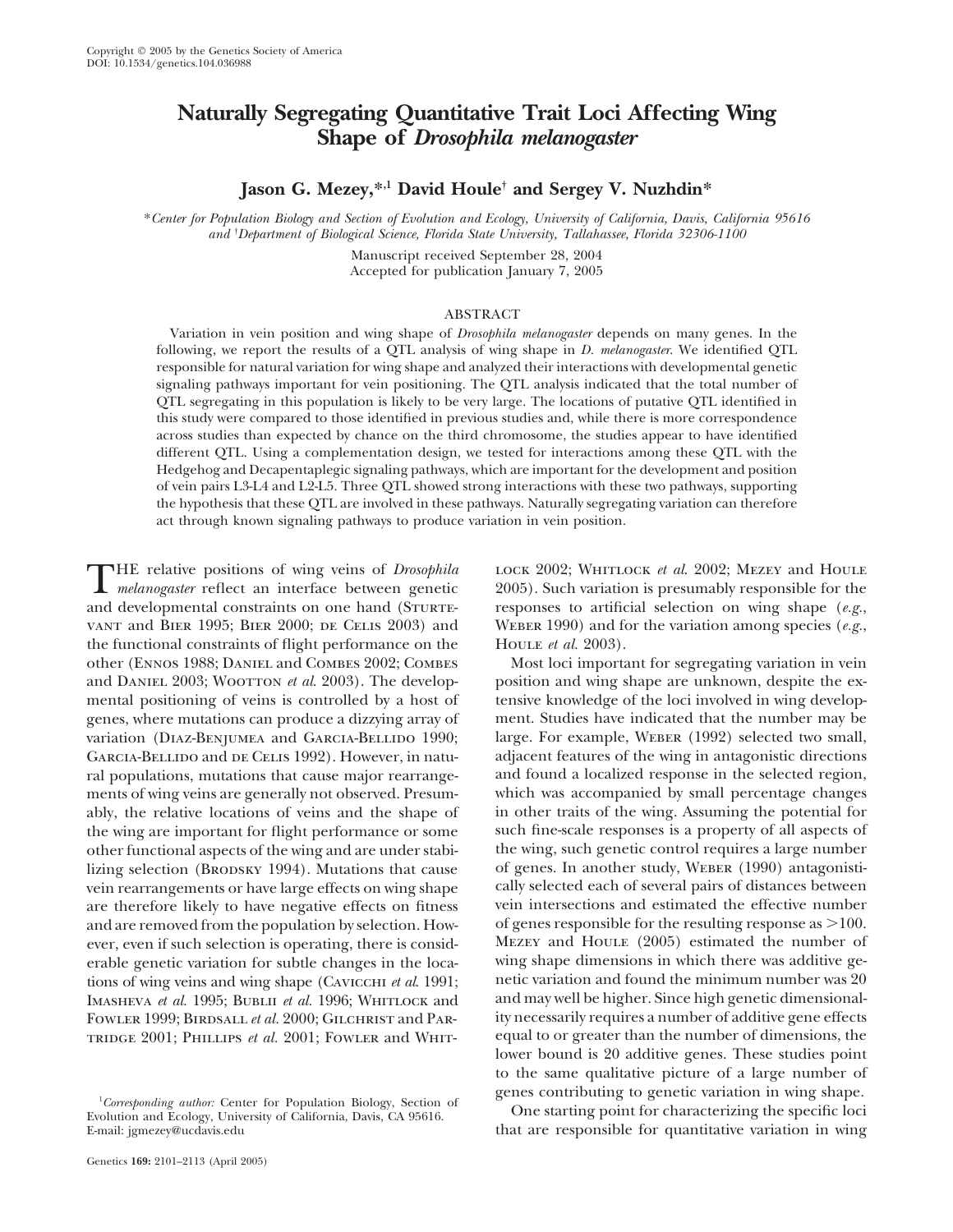of Zimmerman *et al.* (2000) has been followed by an a specific signaling pathway. association study of the candidate *Egfr* (Palsson and The morphogen Hedgehog (Hh), expressed in the

scan for QTL that contribute to variation in wing vein of the Hh or Dpp pathways (STURTEVANT *et al.* 1997; position in a natural population. The scan was per-<br>HAERRY *et al.* 1998; BIER 2000; TORRES-VAZQUEZ *et al.* position in a natural population. The scan was per-<br>
formed on recombinant inbred lines (RILs) produced<br>
2000: HELD 2002: FUIISE *et al.* 2003: LUNDE *et al.* 2003: formed on recombinant inbred lines (RILs) produced 2000; HELD 2002; Fujise *et al.* 2003; Lunde *et al.* 2003; by brother-sister matings from an  $F_2$  of two individuals Cook *et al.* 2004): (1) engrailed *(en*), activates by brother-sister matings from an F<sub>2</sub> of two individuals Cook *et al.* 2004): (1) engrailed *(en*), activates expres-<br>taken from nature (Winters, CA), such that each RIL sion of Hedgehog: (2) tout velu *(ttv*), involved i taken from nature (Winters, CA), such that each RIL sion of Hedgehog; (2) tout velu (*ttv*), involved in the is fixed for variation that is segregating in the popula-<br>movement of Hh: (3) patched (*btc*), activated by Hh: [ is fixed for variation that is segregating in the popula- movement of Hh; (3) patched (*ptc*), activated by Hh; L3 tion. In addition to performing a genomic scan for QTL,<br>we also compared the identified genomic locations to Dop: (5) schnurri (*shn*), activation and repression of we also compared the identified genomic locations to Dpp; (5) schnurri (*shn*), activation and repression of those of previous studies (WEBER *et al.* 1999, 2001; ZIM-<br>Don target genes: (6) saxophone (*sax*), type I recept those of previous studies (WEBER *et al.* 1999, 2001; ZIM-<br>MERMAN *et al.* 2000) to assess whether common loci are mediates downstream response to Dpp: (7) punt (*but*) merman *et al.* 2000) to assess whether common loci are mediates downstream response to Dpp; (7) punt (*put*), contributing to the variation analyzed in each study. We true II receptor, mediates downstream response to Dpp; contributing to the variation analyzed in each study. We type II receptor, mediates downstream response to Dpp;<br>did this in two ways: (1) by comparing results on a region-<br>and (8) spalt-major (salm) activated by Dpp. I 2 did this in two ways: (1) by comparing results on a region-<br>by-region basis and (2) by asking whether overall, the<br>regions identified by independent studies correspond<br>to a greater degree than expected at random (PATERSON to a greater degree than expected at random (PATERSON  $(rho)$ ), promotes production of vein material; and (10) 2002). Given the large number of loci that could controllar conservations of wing shape and study uses different distinct lines, the *a priori* expectation for these comparisons is a lack of similarity across studies. However, if MATERIALS AND METHODS the expectation does *not* hold for a given region, this

opment. To assess these relationships, we used quantita- cross were isogenized by 25 generations of full-sib inbreeding. In a quantitative complementation test, genotypes at individual the CTL locus are each crossed to both a mutant and a wild-type genotype at the candidate locus. If there is a significant interaction between genotypes nonco

features is a genomic scan for quantitative trait loci (QTL). ical and behavioral traits (Long *et al.* 1996; Mackay The primary goal of such genomic scans is to narrow and Fry 1996; Palsson and Gibson 2000; Fanara *et al.* the field of candidate genes by identifying promising 2002; Kopp *et al.* 2003; MOEHRING and MACKAY 2004). regions where contributing loci may reside (Mackay In this study, we extended this framework by testing 2001). For example, scans for QTL affecting Drosophila multiple candidate loci that are in the same wing vein bristle number have contributed to the identification signaling pathways (HELD 2002). We not only tested of several loci that contribute to naturally occurring candidates in the region of individual QTL but also variation in bristle number (Long *et al.* 1998, 2000; tested for interactions of each QTL with all of the candi-Lyman *et al.* 1998; ROBIN *et al.* 2002). Thus far, three dates in each pathway. If a QTL is able to produce variscans for QTL with effects on wing shape have been ation by acting through a specific pathway, then the QTL performed (WEBER *et al.* 1999, 2001; ZIMMERMAN *et al.* should interact with many of the candidates in the path-<br>2000). These studies have identified a large number of way. This strategy can therefore establish whether a way. This strategy can therefore establish whether a QTL regions where potential QTL may reside and the analysis can produce variation in vein position by acting through

Gibson 2004). Zimmerman *et al*. (2000) analyzed a cross posterior portion of the wing disc, is important for the between two lab populations and Weber *et al*. (1999, positioning of veins L3-L4; Decapentaplegic (Dpp), 2001) used lines constructed from strains selected for which is activated by Hh, is important for positioning high and low values of a wing shape index (see below). veins L2-L5 (DE CELIS 2003). We performed comple-<br>The goal of this study was to perform a genomic mentation tests for eight candidates that are members mentation tests for eight candidates that are members

suggests that some of the same QTL are being identified. **RILs and molecular markers:** The RILs and associated We were also interested in how the identified QTL marker data have been described previously (KOPP *et al.* 2003)<br>so only a brief summary is provided here. The RILs were correspond or interact with pathways known to be im-<br>portant determinants of vein position during wing devel-<br>(Winters, CA). The  $F_2$  genomes derived from the parental tive complementation testing (MACKAY and FRY 1996). Since the original flies used to produce the RILs were not<br>In a quantitative complementation test genotypes at indired, there are four original parental haplotypes. This plementation is inferred. This can indicate either that worth and LANGLEY 1989 for review). Five individuals of the OTL and candidate are the same locus or that the each line were genotyped for the presence of elements by the QTL and candidate are the same locus or that the each line were genotyped for the presence of elements by *in*<br>
of the condidate locus situ hybridization to polytene salivary gland chromosomes. QTL is a dominant modifier of the candidate locus<br>(Long *et al.* 1996).<br>(Long *et al.* 1996).<br>Previous studies have identified interactions between<br>Previous studies have identified interactions between<br>Segregating markers QTL and candidate genes that affect several morpholog- tal chromosomes were homosequential with the exception of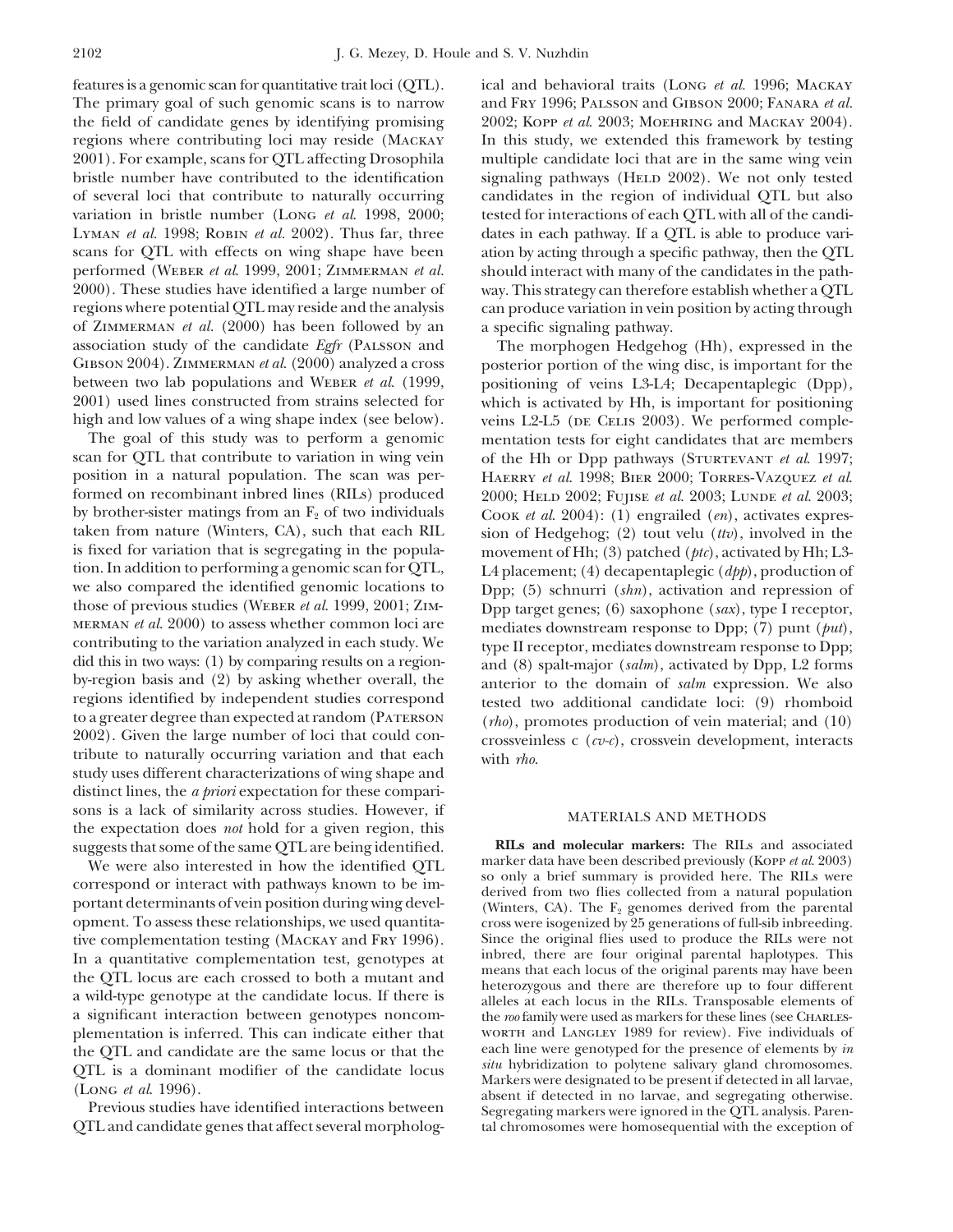

Figure 1.—Linkage groups (LGs) reflecting the marker associations in parental haplotypes for the (a) XCHR, (b) CHR2, and (c) CHR3. Distances between markers reflect estimated recombination distances. Note that there are two XCHR LGs because the third had only three markers and there are only three CHR3 groups because two (LG2–3) had most markers in common.

an inversion on the right arm of CHR3 from approximately not shared in common). In total, the analysis used 117 mark-<br>89EF to 96A. <br>89EF to 96A.

Linkage groups and recombination rates: The inbreeding design used to produce the RILs differs from the designs for LG 2–3 of CHR3 and using  $r = 1/(3/R - 6)$  for the rest, typically used because of the presence of four original parental where R is the proportion of RILs for whic typically used because of the presence of four original parental haplotypes for each chromosome (typically there are two). occurred between adjacent markers in the LG and any of the Software for analyzing this specific design is not currently other LGs (HALDANE and WADDINGTON 1931; see APPENDIX).<br>available. However, the two-allele RIL design analyzed in Wing measurement: The left wings of males from a available. However, the two-allele RIL design analyzed in **Wing measurement:** The left wings of males from a total of QTLCartographer (WANG *et al.* 2003) applies when analyzing 131 RILs were measured. For each RIL, five f QTLCartographer (Wang *et al*. 2003) applies when analyzing 131 RILs were measured. For each RIL, five females (paired markers present in a single parental haplotype *vs*. the other with four to five males) were allowed to lay eggs in two replicate haplotypes. For example, for a given parental linkage group vials on a cornmeal, sucrose, br haplotypes. For example, for a given parental linkage group vials on a cornmeal, sucrose, brewer's yeast medium at 25°.<br>(LG; *i.e.*, markers linked in an original parental haplotype), Only wings of males were measured. The  $(LG; i.e.,$  markers linked in an original parental haplotype), the markers are coded as one type if they were linked in a cluded a total of 3204 measured wings with an average of 22.2 parental haplotype and all markers not in this parental haplo-<br>individuals per line (minimum, 5; maxi type are coded as the second type. This avoids the problem of uncertainty as to which chromosomes are involved in any to wings before vials were chosen for measurement and extra given recombination event. By analyzing each LG *vs.* the oth- measurements for some lines. All measurements were carried ers, a recombination event is counted when there is recombi-<br>
out using WingMachine, an automated image analysis system,<br>
nation between the focal LG and any of the other three LGs.<br>
the details of which are described else nation between the focal LG and any of the other three LGs. When analyzing a given focal LG, the hypothesis being assessed 2003).<br>
is whether there is an allele at a location along the LG with **Morphometrics:** The 12 landmarks of wings (Figure 2) were is whether there is an allele at a location along the LG with an effect that differs from the effect of a weighted sum of (up subjected to a morphometric alignment using a Procrustes to three) alleles on the other LGs. generalized least-squares superimposition (ROHLF and SLICE

The original parental haplotypes were estimated using correlations among markers in the RIL as described in Kopp *et al.* (2003). Cases where a marker was present on more than one parental haplotype make estimating recombination rates difficult because it is uncertain as to whether markers out of phase reflect a recombination event or the original parental configuration. These markers were therefore dropped from the analysis. The LGs and associated markers used in this study are presented in Figure 1. Note that the fourth chromosome is not considered, and there are only two linkage groups for the X chromosome (XCHR) and three for the third chromosome (CHR3). Only a few markers were present on the fourth chromosome and third XCHR LG so these were excluded from the analysis. LGs 2 and 3 of CHR3 had most markers in common so these were considered as a single LG 2–3 (dropping all markers FIGURE 2.—Wing landmarks used in the analysis.

ers. For the LGs of the XCHR, recombination rates were  $= 3/(8/R - 12)$ , using  $r = 1/(4/R - 6)$ for LG 2–3 of CHR3 and using  $r = 1/(3/R - 6)$  for the rest,

individuals per line (minimum, 5; maximum, 42). Variation<br>in number measured per line was due to deaths or damage

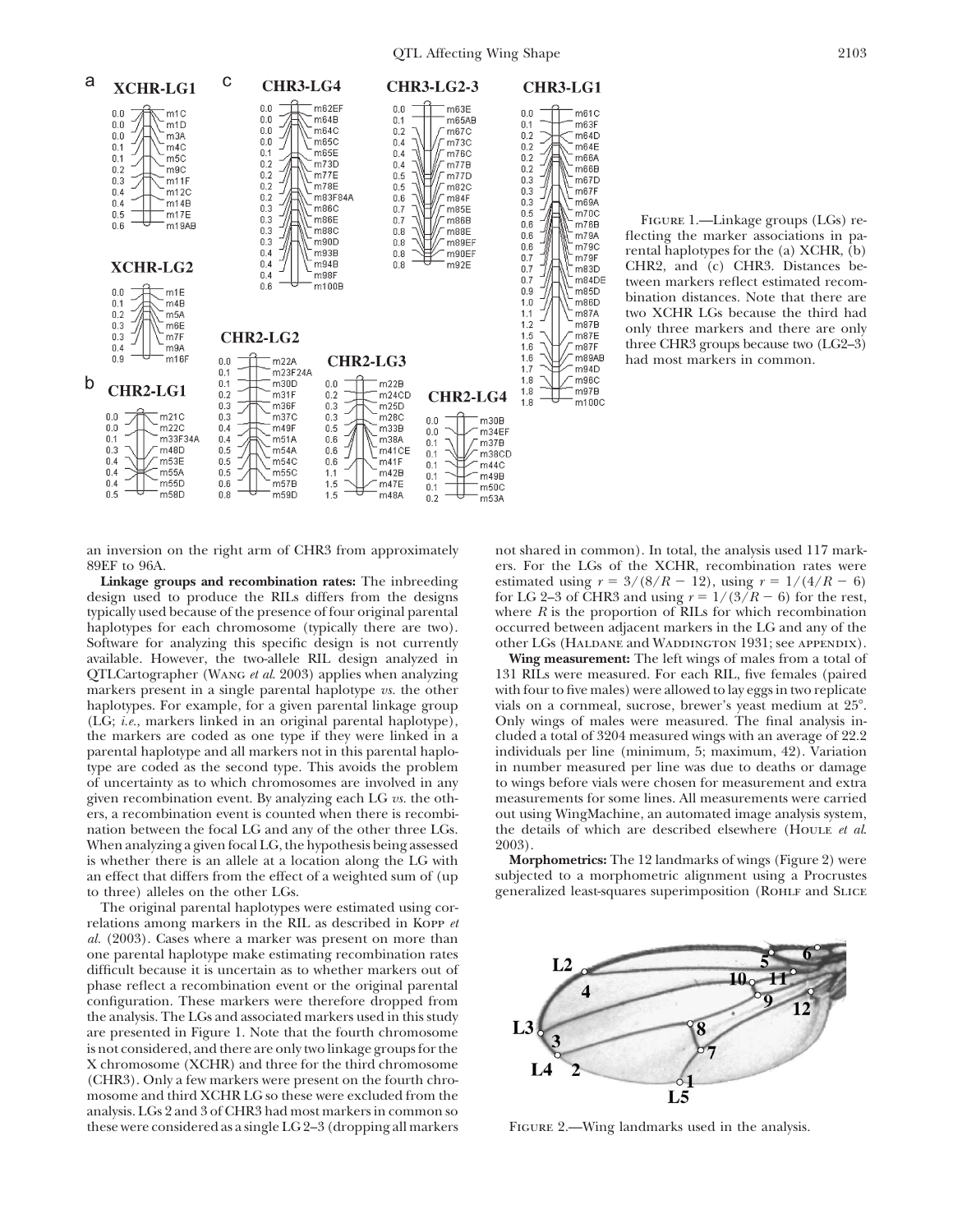| FARI E |  |
|--------|--|
|--------|--|

|                                     | Proportion of variation: 0.347:<br>Loadings: PC1 | 0.246:<br>PC <sub>2</sub> | 0.103:<br>PC <sub>3</sub> | 0.101:<br>${\rm PC4}$ | 0.062:<br>PC <sub>5</sub> | 0.047:<br>PC <sub>6</sub> | 0.026:<br>PC7 |
|-------------------------------------|--------------------------------------------------|---------------------------|---------------------------|-----------------------|---------------------------|---------------------------|---------------|
| x <sub>1</sub>                      |                                                  | 0.58                      | 0.48                      |                       | $-0.17$                   | $-0.27$                   |               |
| y.1                                 |                                                  |                           | 0.48                      | 0.22                  |                           | 0.18                      |               |
| $\boldsymbol{\mathcal{X}}\text{.}2$ |                                                  |                           |                           | $-0.39$               | 0.38                      |                           |               |
| y.2                                 |                                                  |                           |                           |                       | $-0.38$                   |                           | 0.24          |
| $x.3$                               |                                                  | $-0.16$                   |                           | $-0.42$               | $-0.16$                   |                           |               |
| y.3                                 |                                                  |                           |                           | $-0.18$               | $-0.31$                   | $-0.23$                   |               |
| x.4                                 | $-0.44$                                          | 0.2                       | $-0.40$                   | 0.52                  |                           |                           |               |
| y.4                                 |                                                  | 0.41                      | $-0.22$                   |                       | 0.45                      | $-0.18$                   | $-0.32$       |
| $x.5$                               |                                                  |                           | $-0.25$                   |                       |                           | 0.47                      |               |
| y.5                                 |                                                  |                           |                           | $-0.2$                | 0.16                      | $-0.18$                   |               |
| x.6                                 | $-0.16$                                          |                           | 0.21                      | $-0.17$               |                           | 0.15                      |               |
| y.6                                 | $-0.16$                                          |                           | $-0.21$                   | $-0.16$               |                           |                           |               |
| x.7                                 | 0.51                                             | 0.3                       | $-0.15$                   |                       | $-0.32$                   |                           | $-0.16$       |
| y.7                                 | 0.33                                             |                           |                           | 0.21                  |                           | 0.42                      | $-0.41$       |
| x.8                                 | 0.49                                             |                           | $-0.18$                   | 0.16                  | 0.15                      |                           | 0.61          |
| y.8                                 | 0.21                                             |                           |                           |                       | 0.28                      |                           | 0.16          |
| $x\textbf{.}9$                      |                                                  | $-0.34$                   |                           | 0.17                  |                           | $-0.33$                   | $-0.26$       |
| y.9                                 |                                                  |                           |                           |                       |                           |                           |               |
| x.10                                |                                                  | $-0.38$                   |                           | 0.22                  |                           | $-0.35$                   | $-0.27$       |
| y.10                                |                                                  |                           |                           |                       |                           |                           |               |
| x.11                                |                                                  |                           | 0.2                       |                       |                           |                           |               |
| y.11                                |                                                  |                           |                           |                       |                           |                           |               |
| x.12                                | $-0.15$                                          |                           |                           |                       |                           | 0.21                      |               |
| y.12                                | $-0.16$                                          |                           |                           |                       |                           |                           |               |

**Principal component loadings**

Loadings  $\geq$  [0.15] are displayed; loadings  $\geq$  [0.25] are in italics.

1990) and scaled by centroid size using the tpsRegr program different numbers of background markers did not appear to (ROHLF 1998). For each wing, the  $x$ - and  $y$ -coordinates of have a major impact on the locations of pe (ROHLF 1998). For each wing, the *x*- and *y*-coordinates of the displacement of each landmark from the centroid were number of markers had an effect on resolution of the peaks calculated. This resulted in 24 coordinate traits summarizing as expected (results not presented). Significance was assessed wing shape, although there are only 20 d.f. because the super-<br>by 1000 random permutations for each LG. While this apimposition and scaling resulted in a loss of 4 d.f. (ROHLF and proach accounts for the multiple-comparisons problem for a Slice 1990; Mezey and Houle 2004). These data capture all given LG, there are still multiple comparisons for the different variation for any function of the coordinate traits. In the case of wings where it is not explicitly clear how vein placement comparisons. With this many comparisons, a Bonferroni adrelates to flight and other functional aspects, this quantifica- justment of the significance value would be far too conservation is particularly useful, since any functional aspect of the tive. What is more, many of these tests will be highly correlated, wing that depends on relative location of these landmarks can so it is unclear how to best wing that depends on relative location of these landmarks can be modeled. Since functional wing traits have not yet been As a compromise between accounting for number of false clearly defined, we analyze the first seven principal compo- positives and power to detect true differences, we settled on nents [PC1–PC7] of the variance-covariance matrix calculated a significance threshold of  $\alpha = 0.01$ , which was used to assess using RIL means. These PCs in this case are the same as locations across all analyses. Dominanc using RIL means. These PCs in this case are the same as locations across all analyse relative warps (ROHLF 1999). We use these first seven PCs estimated when using RILs. relative warps (ROHLF 1999). We use these first seven PCs estimated when using RILs.<br>because they account for the bulk (93%) of the total variation Each peak in each analysis is not necessarily expected to because they account for the bulk (93%) of the total variation Each peak in each analysis is not necessarily expected to among the lines (Table 1). For each PC, an ANOVA was reflect a distinct OTL, since analysis of differ among the lines (Table 1). For each PC, an ANOVA was performed and there was significant among-RIL variation for identify the same QTL. Likewise, if a QTL has a pleiotropic each  $(P \le 0.01)$ . No significant effect of the inversion was effect, the same QTL could produce significant results for

terval mapping (CIM) using Windows Version 2.0 QTL Cartographer (Wang *et al*. 2003). Separate analyses were performed markers of the LG, these were considered to reflect a single for each LG. This approach has two consequences. First, the putative QTL with a pleiotropic effect. Second, if peaks were results for multiple LGs of a chromosome are not expected found for the same PC for overlapping mark results for multiple LGs of a chromosome are not expected found for the same PC for overlapping marker regions in<br>to be independent. Second, separate analysis of each LG is distinct LGs, these were also considered to refle to be independent. Second, separate analysis of each LG is not expected to produce highly reliable estimates of QTL putative QTL. In Table 2, we report each case of a significant effect since not all markers are included in any given analysis. peak for all analyses of PC1–PC7 as w effect since not all markers are included in any given analysis. We used CIM model 6 of QTL Cartographer, using five back-<br>that we consider to be distinct by these criteria. ground parameters chosen by forward stepwise regression and **Comparison of putative QTL location among studies:** Rea 10-cM window size. Analyses using different parameter com- sults from Zimmerman *et al.* (2000), Weber *et al*. (1999, 2001), binations including larger window sizes (up to  $50 \text{ cM}$ ) and

LGs and multiple traits, a total of  $(9 \text{ LG}) \times (7 \text{ traits}) = 63$ a significance threshold of  $\alpha = 0.01$ , which was used to assess

found for any of the PCs (ANOVA).<br> **QTL analysis:** PC1–PC7 were analyzed using composite in-<br> **Call analysis:** PC1–PC7 were analyzed using composite in-<br> **Call analysis:** PC1–PC7 were analyzed using composite in-<br> **Call an** ent peaks reflect the same QTL. First, for a given LG, if there were significant peaks for different PCs between the same two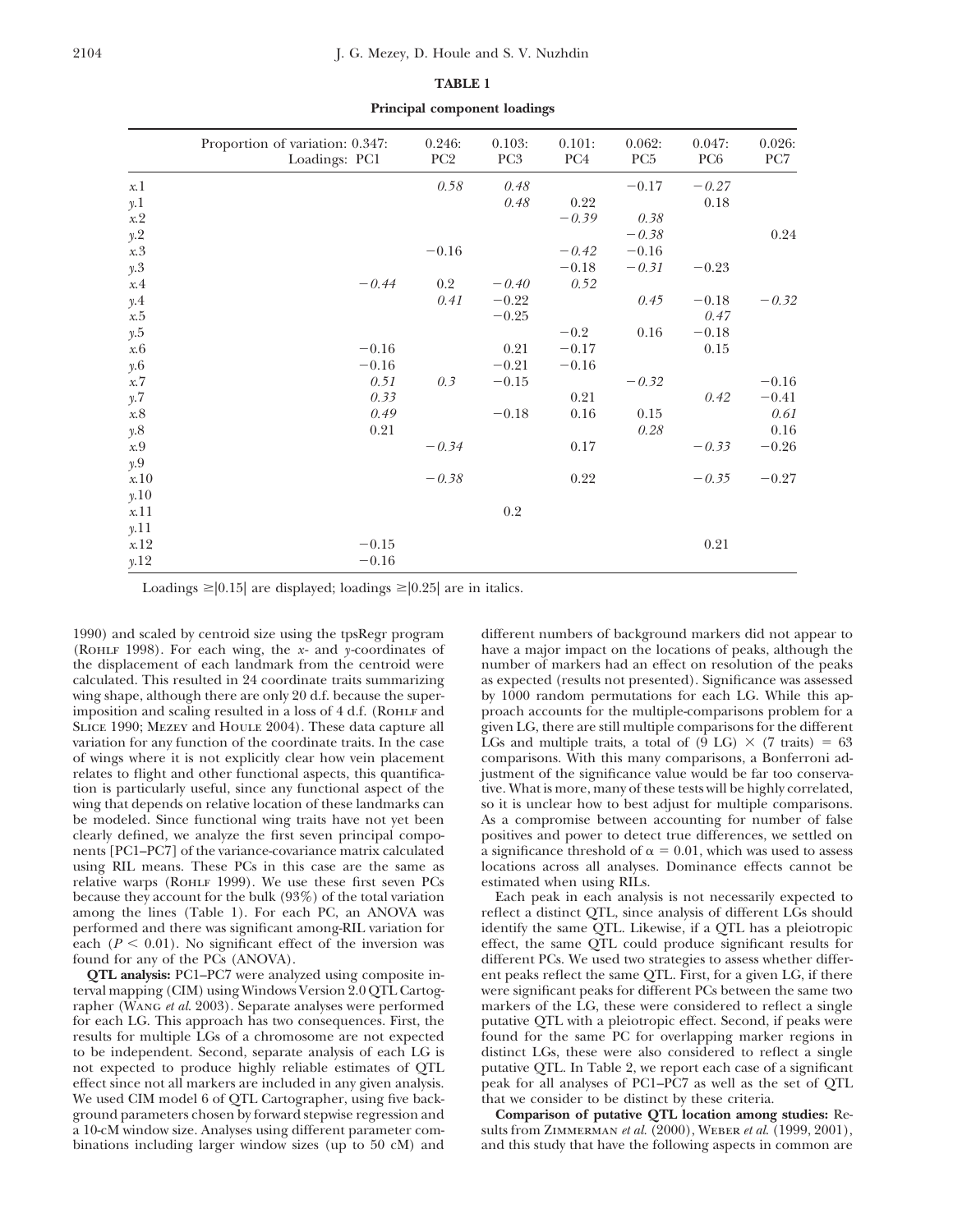### **TABLE 2**

**QTL identified in RILs**

| Peak/QTL | Trait                | Chr./LG      | Position<br>in LG | LG interval<br>(QTL interval) | % variation | Candidate<br>locus/marker tested |
|----------|----------------------|--------------|-------------------|-------------------------------|-------------|----------------------------------|
| P1/Q1    | PC <sub>2</sub>      | X/1          | 0.023             | $3A-4B$                       | 18.8        |                                  |
| P2/Q2    | PC <sub>6</sub>      | X/2          | 0.078             | $4B-5A$                       | 13.7        |                                  |
| P3/Q3    | $\operatorname{PC}7$ | X/1          | 0.571             | $11F-12C$                     | 13.8        |                                  |
| P4/Q4    | PC7                  | X/1          | 0.969             | 17E-19AB                      | 23.0        |                                  |
| P5/Q5    | PC1                  | $2/\sqrt{2}$ | 0.027             | 22A-23F24A (22C-24CD)         | 16.0        | dpp/22F                          |
| P6/Q5    | PC <sub>3</sub>      | $2/\sqrt{2}$ | 0.095             | 23F24A-30D (22C-24CD)         | 23.8        |                                  |
| P7/Q5    | PC <sub>6</sub>      | 2/3          | 0.02              | 22B-24CD (22C-24CD)           | 27.5        |                                  |
| P8/Q5    | PC <sub>6</sub>      | 2/1          | 0.028             | 22C-23F34A (22C-24CD)         | 13.5        |                                  |
| P9/Q6    | PC7                  | 2/2          | 0.28              | 31F-36F                       | 20.5        | salm/32F                         |
| P10/Q7   | ${\rm PC4}$          | $2/\sqrt{2}$ | 0.347             | 37C-49F (41F-42B)             | 21.4        |                                  |
| P11/Q7   | PC <sub>5</sub>      | $2/\sqrt{2}$ | 0.347             | 37C-49F (41F-42B)             | 23.7        |                                  |
| P12/Q7   | PC <sub>1</sub>      | 2/3          | 0.471             | 41F-42B (41F-42B)             | 55.2        |                                  |
| P13/Q8   | PC <sub>1</sub>      | 2/3          | 0.712             | 42B-47E                       | 20.9        | sax/43E, ptc/44C, shn/47D        |
| P14/Q9   | PC7                  | 2/3          | 1.000             | 47E-48A                       | 35.0        | en/48A                           |
| P15/Q10  | PC1                  | $2/\sqrt{2}$ | 0.559             | 51A-54A                       | 16.0        | ttv/51A                          |
| P16/Q11  | PC1                  | $2/\sqrt{2}$ | 0.648             | 54C-55C                       | 24.4        |                                  |
| P17/Q11  | PC7                  | 2/2          | 0.674             | 54C-55C                       | 23.8        |                                  |
| P18/Q12  | PC1                  | $2/\sqrt{2}$ | $0.807\,$         | 55C-57B (55D-57B)             | 13.7        |                                  |
| P19/Q12  | PC <sub>1</sub>      | 2/1          | 0.917             | 55D-58D (55D-57B)             | 12.5        |                                  |
| P20/Q12  | PC <sub>2</sub>      | 2/1          | 0.917             | 55D-58D (55D-57B)             | 17.6        |                                  |
| P21/Q12  | PC <sub>3</sub>      | 2/2          | 0.754             | 55C-57B (55D-57B)             | 18.3        |                                  |
| P22/Q13  | PC4                  | 3/1          | 0.045             | $61C-64D(61C-63F)$            | 10.8        | rho/62A                          |
| P23/Q14  | PC <sub>6</sub>      | 3/4          | 0.117             | 65E-73D (66B-67D)             | 48.8        |                                  |
| P24/Q15  | PC4                  | 3/1          | 0.207             | 69A-70C                       | 25.7        |                                  |
| P25/Q16  | PC <sub>2</sub>      | 3/4          | 0.309             | 77E-83F84A (79A-79C)          | 19.8        |                                  |
| P26/Q16  | PC <sub>4</sub>      | 3/1          | 0.312             | 79A-79C (79A-79C)             | 58.2        |                                  |
| P27/Q17  | PC <sub>1</sub>      | 3/1          | 0.565             | 86D-87A                       | 61.9        |                                  |
| P28/Q17  | PC <sub>5</sub>      | 3/1          | 0.544             | 86D-87A                       | 19.4        |                                  |
| P29/Q18  | PC <sub>3</sub>      | 3/1          | 0.855             | 87E-87F                       | 37.9        |                                  |
| P30/Q19  | PC4                  | 3/1          | 0.889             | 87F-89AB (88C-89AB)           | 43.7        | $cv-c/88C$ , put/88C             |
| P31/Q20  | PC <sub>3</sub>      | 3/23         | 0.975             | 89EF-90EF (89EF-90EF)         | 16.1        |                                  |
| P32/Q20  | PC <sub>5</sub>      | 3/1          | 0.906             | 89AB-94D (89EF-90EF)          | 24.9        |                                  |
| P33/Q21  | PC <sub>2</sub>      | 3/4          | 1.000             | 99F-100B                      | 14.7        |                                  |
| P34/Q21  | PC <sub>3</sub>      | 3/4          | 0.929             | 99F-100B                      | 53.0        |                                  |

The position in the LG is the relative position of the peak in a LG scaled to unit length. LG interval lists the flanking markers of the peak in the LG where the peak occurred and the QTL interval is the inferred location of the QTL using the criteria described in the text. Effects are in standard deviation units of variation along a PC always coding the focal LG the same way.

compared (other results are not considered): (1) males, (2) *i.e.*, each randomization would look like Figure 4, a or b, with high marker coverage (analyses in ZIMMERMAN *et al.* 2000 the horizontal lines reflecting QTL shuffled at random. The using W6 and W29 lines are ignored), (3) CHR2 and CHR3, test is based on the binning approach described in Paterson and (4) flies raised at  $25^{\circ} - 26^{\circ}$ . The differences among the (2002), but should be more powerful, since it takes the strucstudies are compared in Table 3. ture of the individual study markers into account. We used

to directly align the mappings. We therefore localized each together for each chromosome. reported QTL to a pair of flanking markers used in the study **Complementation tests of candidate loci:** We used complewhere the QTL was identified and determined how many mentation tests to analyze 10 candidate loci involved in wing of these regions overlapped among studies (summarized in vein development that fall within identified QTL regions that Figure 4). Using the locations of putative QTL, we used a affect PC1, PC4, and PC7 (Table 2). These PCs were chosen correspondence test to assess the hypothesis that clustering because they account for variation in vein pairs L3-L4 and L2 of putative QTL locations was not greater than expected at L5 (see results) and because good candidates were located random. This was done separately for CHR2 and CHR3. The test statistic for comparing the locations of QTL found for a markers (eight total) were chosen within seven QTL regions chromosome was the number of QTL regions that overlapped and a complementation test was carried out b chromosome was the number of QTL regions that overlapped a QTL region in at least one other study. The null distribution markers and candidate loci. To account for effects of genetic of this statistic was produced by 1000 randomizations of the background, we use the approach of Kopp *et al*. (2003) and locations of the QTL for a chromosome in each study. Each randomize backgrounds by testing 12 RIL for QTL *vs.* two randomization preserved the same number of QTL with non-<br>overlapping intervals, spanning the same number of markers; type backgrounds were two isofemale lines produced from overlapping intervals, spanning the same number of markers;

Each study used a different set of markers so it is not possible this approach to compare pairs of studies and all three studies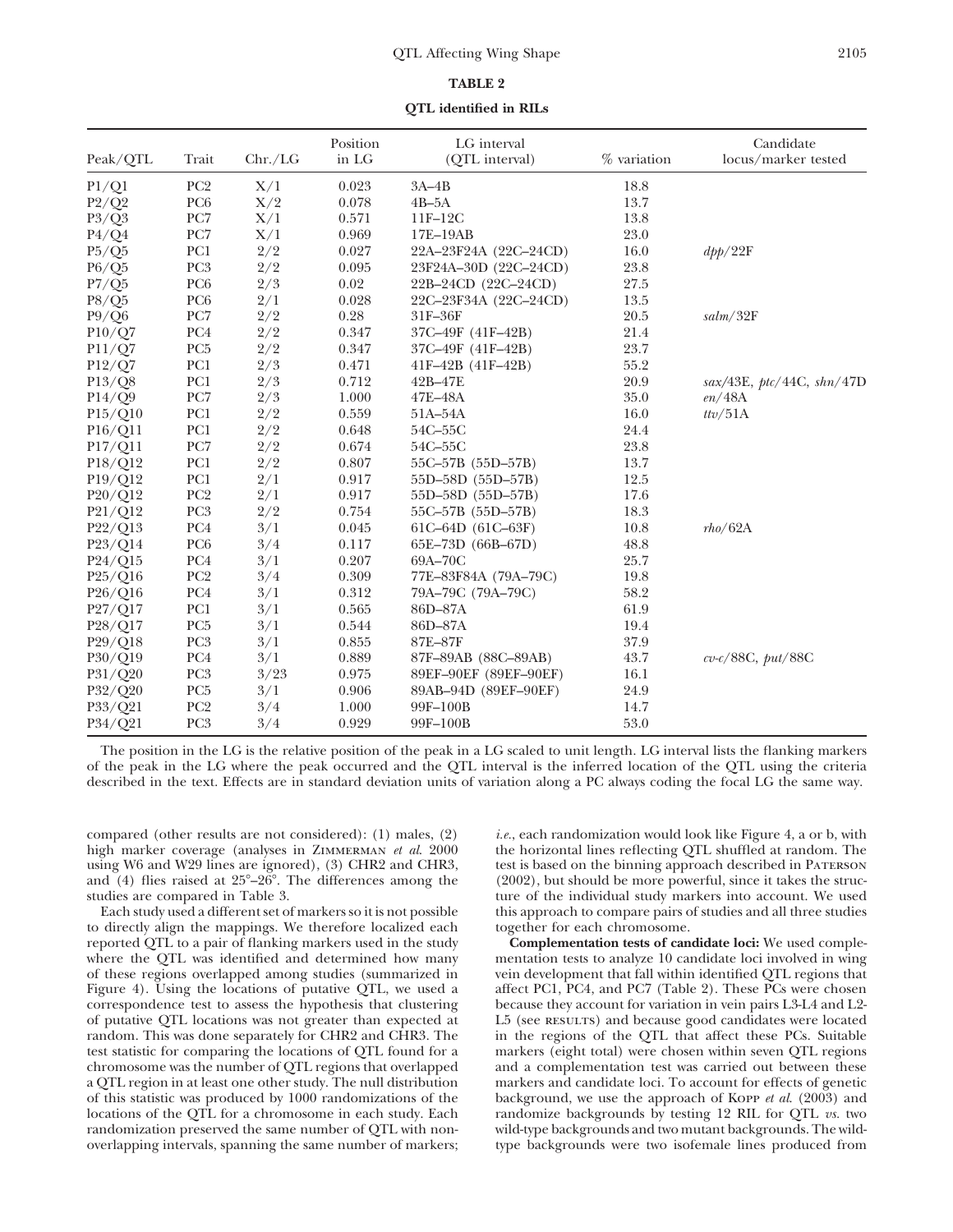## **TABLE 3**

**Wing shape QTL studies**

|                                               |                                                                             | Study                                             |                                                             |  |
|-----------------------------------------------|-----------------------------------------------------------------------------|---------------------------------------------------|-------------------------------------------------------------|--|
|                                               | WEBER <i>et al.</i> $(2001)/$ WEBER <i>et al.</i> $(1999)$                  | ZIMMERMAN et al. $(2000)$                         | This study                                                  |  |
| Strains/design                                | Recombinant chromosomes from high-/<br>low-index $F$ lines (low background) | RILs derived from Oregon<br>$R \times$ Russian 2b | RILs derived from two<br>wild-type parents<br>(Winters, CA) |  |
| No. possible alleles per locus                | 2                                                                           | 2                                                 | 4                                                           |  |
| Marker coverage per<br>centimorgan, CHR2/CHR3 | 2.3/1.8                                                                     | 4.1/2.6                                           | 2.4/1.7                                                     |  |
| Map distances                                 | Genes close to markers                                                      | <b>RIL</b> markers                                | RIL markers                                                 |  |
| Estimated using traits                        | <i>F</i> -index (ratio of widths)                                           | Landmarks                                         | Landmarks                                                   |  |
| Analysis method                               | <b>MIM</b>                                                                  | <b>CIM</b>                                        | <b>CIM</b>                                                  |  |

Average distance between markers assumes 110 cM for CHR2 and 111 cM for CHR3. The average distance between markers for ZIMMERMAN *et al.* (2000) includes all markers listed in NUZHDIN *et al.* (1997). MIM, multiple-interval mapping; CIM, compositeinterval mapping.

the same population used to produce the RILs (Winters, CA). to account for variation in the distance between veins Mutant stocks containing the following loss-of-function and  $\frac{1}{2}$  and  $\frac{1}{4}$ Mutant stocks containing the following loss-of-function and<br>
amorphic/hypomorphic alleles were tested:  $dpp[{\rm d}\theta, {\rm d}12]$ ,<br>  $salm[1, 03602]$ ,  $sax[4, {\rm KG07525}]$ ,  $ptc[{\rm S2, tuf-1}]$ ,  $shn[1, 04738]$ ,<br>  $en[1, {\rm Xho25}]$ ,  $ttv[00681b, {\rm KG$ 10460], and *cv-c*[1] (Bloomington Stock Center nos. 256, 429, These QTL explained from 48.6% (PC5) to  $>100\%$ <br>472, 628, 1471, 2062, 2070, 3008, 3100, 3274, 3527, 5404, 5801, (PC1, PC3, PC4, and PC7) when summing effects 472, 628, 1471, 2062, 2070, 3008, 3100, 3274, 3527, 5404, 5801,<br>
6332, 10949, 11386, 11745, 11340, 14130, and 14920). An according the summing effects across<br>
a total of 1838 wings. We tested for noncomplementation<br>
betwe between a marker in each QTL region and an associated similar to those found in ZIMMERMAN *et al.* (2000) (10–<br>candidate locus for the trait affected by the QTL. Additionally, 70%) and WEBER *et al.* (1999, 2001) (94.7 and candidate locus for the trait affected by the QTL. Additionally, we tested for noncomplementation for all other combinations<br>of QTL and candidates for each of these traits, resulting in<br>(10 candidates)  $\times$  (8 markers)  $\times$  (3 PCs) = 240 total tests<br>for noncomplementation. ANOVAs were SAS Proc Mixed procedure (SAS Version 8.01; SAS INSTITUTE QTL with pleiotropic effects on two to three PCs.<br>2002), treating marker and cross (wild-type and mutant stock) Qualitatively, the likelihood profiles for different 2002), treating marker and cross (wild-type and mutant stock) as fixed effects, with RIL and wild-type/mutant stocks as ran-

observation that larger wings tended to move the distal the QTL as described above. crossvein toward the wing margin and curl the distal **Comparison of QTL location across studies:** The locapart of vein L2 proximally (hence moving landmark 4) tions of QTL identified in WEBER *et al.* (1999, 2001), and vice versa for smaller wings. PC2, PC3, PC6, and Zimmerman *et al*. (2000), and this study localized to PC7 had large loadings on these landmarks plus land- flanking markers used in each study are presented in marks 1, 9, and 10. Thus, much of the variation in wing Figure 4. Comparing region by region, there is only one shape among these lines appears to involve movement location at the end of 3R where all studies identified a of the relative locations of the crossveins and the relative QTL: 99A–99F. Between any two pairs of studies, there distances between veins L2 and L5. PC4 and PC5 have are many locations in common. Overall on CHR2 there large loadings on landmarks 2 and 3. These PCs appear are seven regions that are unique to specific study. The

as fixed effects, with RIL and wild-type/mutant stocks as ran-<br>dom effects nested within marker and cross, respectively.<br>profiles are not expected to mirror each other exactly, since the power of tests differs among LGs, a consequence of each LG incorporating different numbers of RESULTS markers and testing *vs.* a composite value of other LGs. **Variation in wing shape:** The first two PCs account Different LGs tended to have peaks in the same general for  $>50\%$  of variation (Table 1). PC1 has large loadings areas, although the peaks were not necessarily signifion landmarks 4, 7, and 8. This is consistent with our cant. These nonsignificant peaks were used to localize

 $\blacktriangleright$ Figure 3.—Likelihood-ratio profiles (*y*-axis) *vs.* the linkage groups (*x*-axis) of the (a) XCHR, (b) CHR2, and (c) CHR3. Significant peaks are labeled as  $P#/Q#$ , where  $P#$  is the peak number and  $Q#$  reflects distinct putative QTL (Table 2). Note there were no significant peaks for LG of CHR2 so this LG is not shown.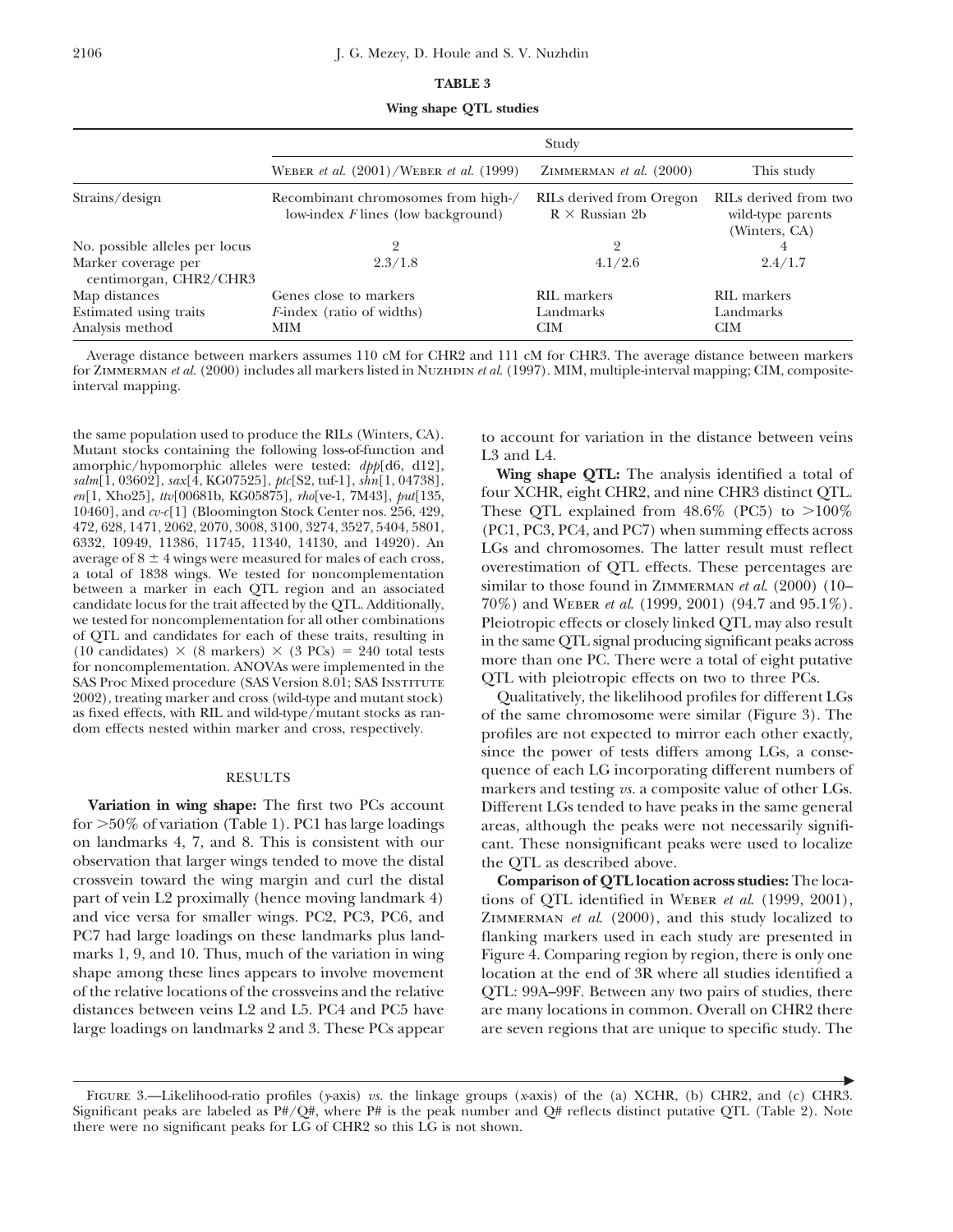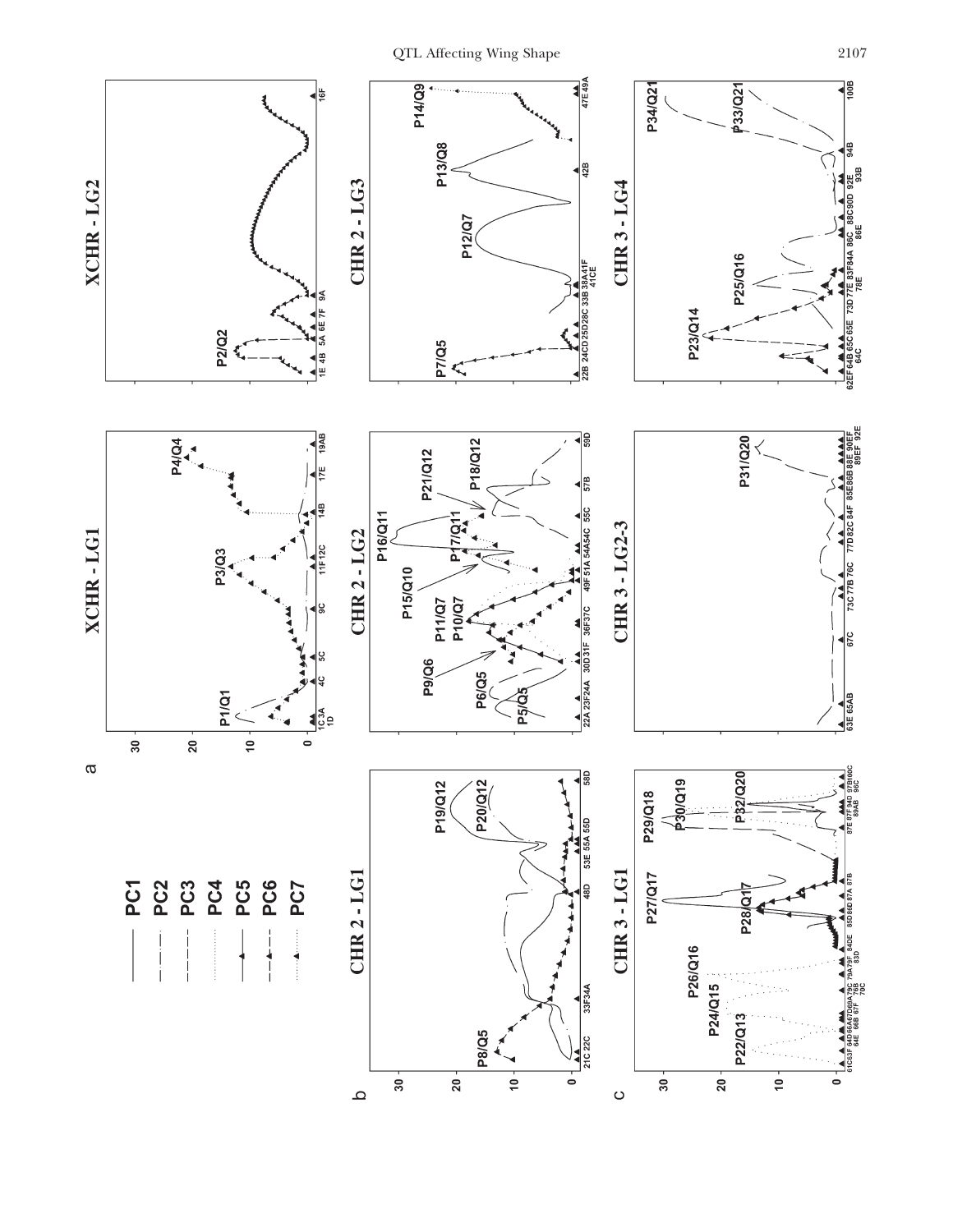

FIGURE 4.—Comparison among QTL studies of wing shape for (a) CHR2 and (b) CHR3. Abbreviations are M (this study), Z (Zimmerman *et al*. 2000), W99 (Weber *et al*. 1999), and W01 (Weber *et al*. 2001). The horizontal bars indicate the markers spanning the inferred locations of putative QTL identified in a study (see text). The labels on the horizontal bars for M correspond to QTL numbers in Table 1 and also indicate the PCs they affect, the labels for Z correspond to traits used in Zimmerman *et al*. (2000, see their Table 3), and the labels for W99 and W01 correspond to QTL numbers in Weber *et al*. (1999, their Table 5) and Weber *et al*. (2001, their Table 3), respectively. Vertical lines indicate overlap of locations identified among studies. Triangles indicate the locations of the centromeres. The part of CHR2 indicated by the hatched rectangle was not analyzed in Zimmerman *et al.* (2001) and was not used in the test of correspondence.

picture for CHR3 is quite different. Almost all QTL use an estimate of the proportion of the significant tests overlap with QTL in another study. that are expected to be false positives (MANLY *et al.*)

The test of correspondence also produces a different picture for CHR2 and CHR3 (Table 4). For CHR2, none significant, indicating noncomplementation. This proof the pairwise tests or the test considering all three duces an expected false positive rate of 33%, such that studies produced a significant result. There is therefore two-thirds of the tests at this significance level are exno evidence that regions are clustering more than ex- pected to correctly reject the null hypothesis. This appected at random on CHR2. For CHR3, none of the proach does not indicate which of the tests are false pairwise comparisons produced a significant result. In positives, but does indicate that we have found far more contrast to the pairwise tests, the *P*-value for a test among significant tests than expected at random when perall studies for CHR3 was significant even after a Bonfer- forming this many tests. Additionally, this estimate of roni correction for all  $[(2 \text{ chromosomes}) \times (4 \text{ tests}) =$ 8] tests ( $\alpha$  = 0.00625). The QTL therefore cluster on CHR3 more than expected at random. positive rate of 33% should therefore be viewed as very

complementation were performed. Accounting for multiple tests with a Bonferroni adjustment is likely to be The tests indicate that QTL Q8, Q9, and Q19 interact far too conservative with this many tests. We therefore with almost all of the candidate loci tested. These inter-

2004). At a significance level of  $\alpha = 0.05$ , 36 tests are false positives assumes tests are independent, which is clearly not the case for the tests considered here. A false **Complementation tests:** A total of 240 tests for non-<br>conservative and is probably much lower. We present all of the significant tests at  $\alpha = 0.05$  in Table 5.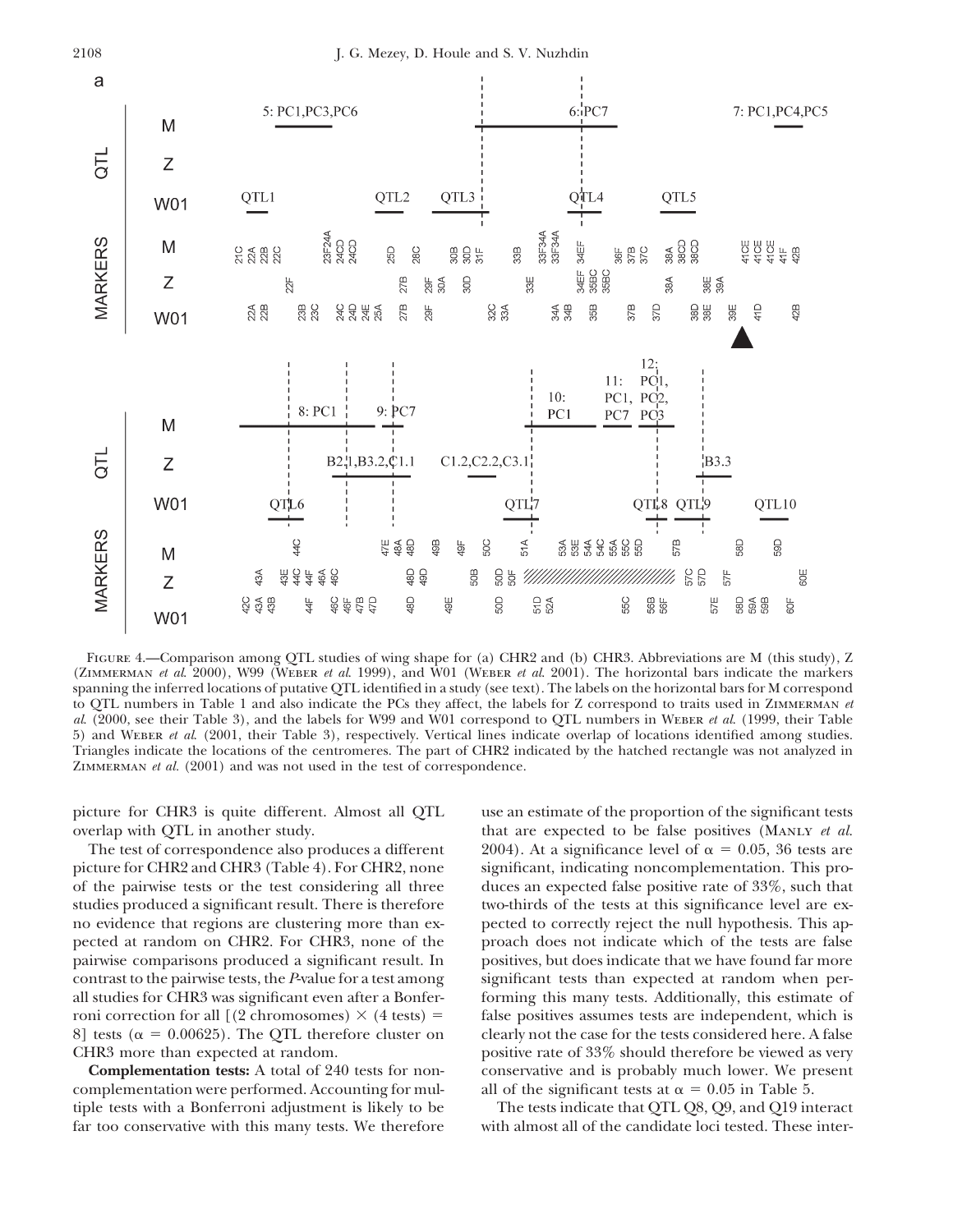

Figure 4.—*Continued*.

tested, even though these QTL were found to affect was not involved in any significant tests. only a single PC each; *i.e.*, epistatic effects were found for traits that the QTL were not expected to affect. With <br>the exceptions of Q9 (*en*) and Q19 (*put*), none of the DISCUSSION QTL interacted with candidates for the expected PC, A striking result of the genomic scan is the number

action effects are picked up on all three of the PCs QTL are likely to be any of the candidates tested. *rho*

when the QTL and candidate were located in the same of distinct QTL that were identified. Even using the chromosomal region. This indicates that none of the conservative criteria that each peak is reflective of a

|                                         |            | resume or state, correspondence tests |                  |                             |  |
|-----------------------------------------|------------|---------------------------------------|------------------|-----------------------------|--|
|                                         |            | Chr. 2                                | Chr. 3           |                             |  |
| Study                                   | This study | WEBER <i>et al.</i> $(2001)$          | This study       | WEBER et al. $(1999)$       |  |
| ZIMMERMAN et al. $(2000)$<br>This study | 3/P < 0.32 | 2/P < 0.55<br>9/P < 0.27              | 11/P < 0.2       | 14/P < 0.03<br>10/P < 0.013 |  |
| All                                     | 13/P < 0.2 |                                       | $26/P < 0.0045*$ |                             |  |

**TABLE 4 Results of study correspondence tests**

The number before the slash is the number of identified regions that overlap with at least one other region in another study and the number after the slash is the *P*-value, where \* reflects a significant result.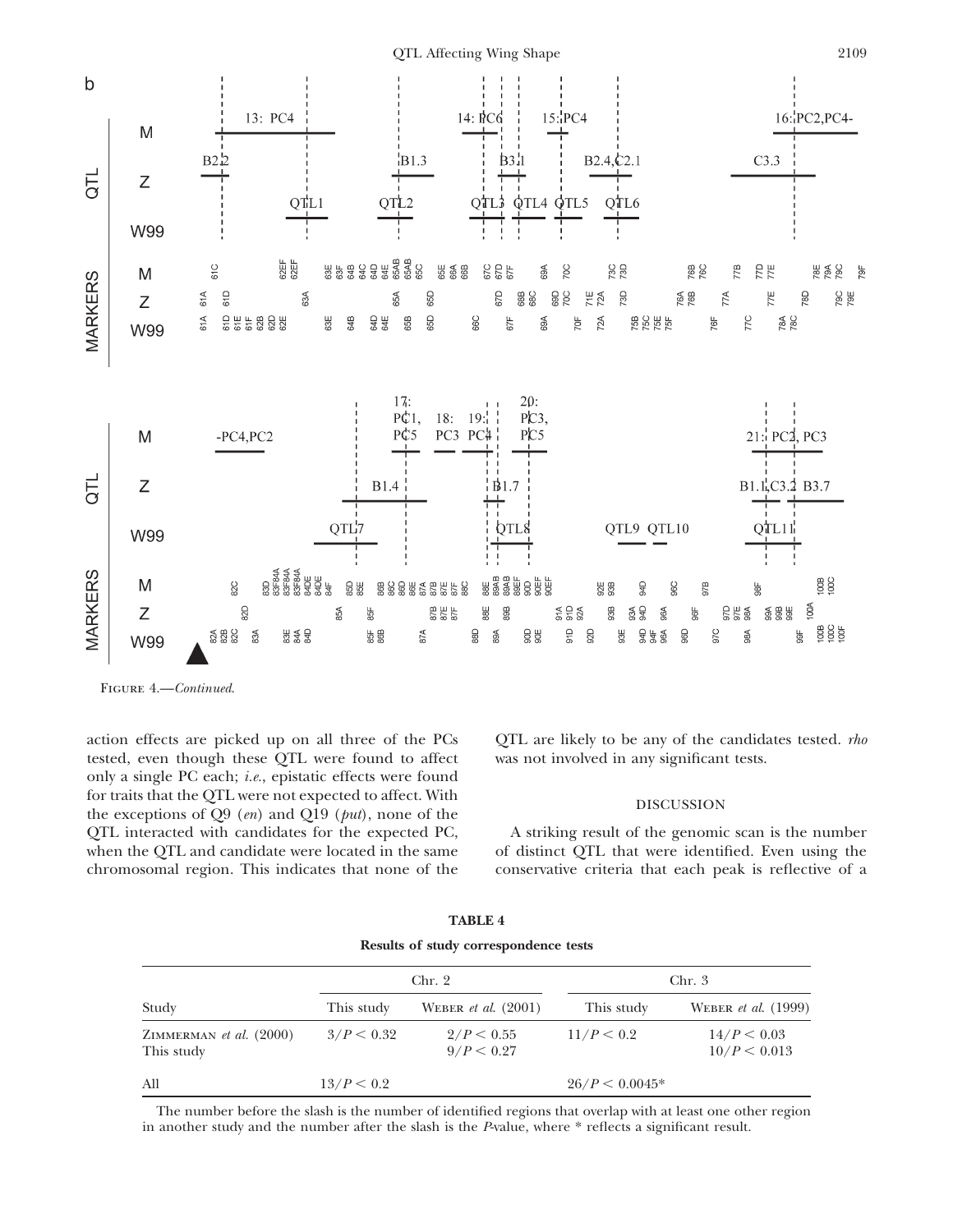| <b>QTL</b>      | QTL-PC                  |                | Marker Candidate PC-tested |                | <i>P</i> -value | Our results are qualitatively the same as previous QTL      |
|-----------------|-------------------------|----------------|----------------------------|----------------|-----------------|-------------------------------------------------------------|
| $\overline{Q}5$ | 1, 3, 6                 | 22F            | en                         | 1              | 0.0079          | studies of wing shape (WEBER et al. 1999, 2001; ZIMMER-     |
| Q5              | 1, 3, 6                 | 22F            | $ttv$                      |                | 0.0029          | MAN et al. 2000). A large number of distinct genomic        |
| $Q8$            | 1                       | $43E$          | dpp                        | 7              | 0.028           | regions are identified, the QTL appear to have pleiotro-    |
| $\mathbb{Q}^8$  | 1                       | $43E$          | salm                       | 7              | 0.025           | pic effects, and the amount of variation in traits ac-      |
| $\mathrm{Q}8$   | 1                       | 43E            | salm                       | $\overline{4}$ | 0.04            | counted for is high. The proportion of variation ex-        |
| $Q8$            | 1                       | 43E            | sax                        | 7              | 0.049           | plained must be an overestimate, due to the BEAVIS          |
| $\mathrm{Q}8$   | 1                       | $43E$          | ptc                        | 7              | 0.036           | (1998) effect (Bost et al. 2001). Interestingly, both ZIM-  |
| $\mathrm{Q}8$   | 1                       | 43E            | ptc                        | $\overline{4}$ | $\,0.044\,$     | MERMAN et al. (2000) and this study identified very few     |
| $\mathrm{Q}8$   | 1                       | 43E            | shn                        | 4              | 0.027           |                                                             |
| $\mathrm{Q}8$   | 1                       | $43E$          | shn                        | 7              | 0.04            | locations on the XCHR. This may be a function of the        |
| $\mathrm{Q}8$   | 1                       | 43E            | shn                        | 1              | 0.047           | number of loci on the XCHR (Noor et al. 2001).              |
| $\mathrm{Q}8$   | 1                       | $43E$          | $\emph{en}$                | 7              | 0.022           | The studies do differ in the locations identified as        |
| $\mathrm{Q}8$   | 1                       | 43E            | en                         | $\overline{4}$ | 0.025           | containing QTL (Figure 4). While many regions over-         |
| $Q8$            | 1                       | 43E            | put                        | 7              | 0.034           | lapped between pairs of studies, there is only one region   |
| $\mathrm{Q}8$   | 1                       | $44\mathrm{C}$ | ttv                        | 1              | 0.028           | (98A–99F) found in common among WEBER et al. (1999,         |
| $Q^0$           | 7                       | 48A            | dpp                        | 1              | 0.018           | 2001), ZIMMERMAN et al. (2000), and this study. At first    |
| $\mathbf{Q}9$   | 7                       | 48A            | salm                       | 7              | 0.03            | glance, it therefore appears that these studies are identi- |
| Q <sup>9</sup>  | 7                       | 48A            | ptc                        | 1              | 0.00027         |                                                             |
| $\mathbf{Q}9$   | 7                       | 48A            | ptc                        | 7              | 0.029           | fying different QTL. However, there is evidence for         |
| $\mathbf{Q}9$   | $\overline{7}$          | $48\mathrm{A}$ | shn                        | 7              | 0.03            | more clustering of QTL than expected at random on           |
| $\mathbf{Q}9$   | $\overline{7}$          | 48A            | shn                        | $\overline{4}$ | 0.039           | CHR3, which is surprising given that the studies analyze    |
| $\mathrm{Q}9$   | 7                       | 48A            | en                         | 7              | 0.023           | different lines and different traits. Several scenarios     |
| $\mathbf{Q}9$   | 7                       | $48\mathrm{A}$ | en                         | $\overline{4}$ | 0.03            | could produce this pattern: First, these QTL could re-      |
| $\mathbf{Q}9$   | 7                       | 48A            | ttv                        | 1              | 0.02            | flect alleles that are identical by descent. Second, these  |
| $\mathrm{Q}9$   | 7                       | 48A            | put                        | 7              | 0.036           | QTL may reflect variation at the same loci, but different   |
| $\mathbf{Q}9$   | 7                       | 48A            | put                        | $\overline{4}$ | 0.046           | alleles. This could occur if these loci are particularly    |
| $\mathbf{Q}9$   | 7                       | 48A            | $c\upsilon\textrm{-}c$     | 1              | 0.00057         |                                                             |
| Q19             | $\overline{\mathbf{4}}$ | 88C            | salm                       | 7              | 0.029           | prone to be involved in local adaptation or are more        |
| Q19             | $\overline{4}$          | 88C            | salm                       | $\overline{4}$ | 0.044           | mutable than others. Third, concordance may reflect         |
| Q19             | $\overline{4}$          | 88C            | sax                        | 7              | 0.045           | regions that have concentrations of loci that affect wing   |
| Q19             | $\overline{4}$          | <b>88C</b>     | ptc                        | 4              | 0.046           | shape, without the same loci being involved. This would     |
| Q19             | 4                       | 88C            | shn                        | 1              | 0.00062         | be intensified in regions with low recombination (Noor      |
| Q19             | 4                       | <b>88C</b>     | $\emph{en}$                | 1              | 0.024           | <i>et al.</i> 2001).                                        |
| Q19             | 4                       | 88C            | en                         | $\overline{4}$ | 0.048           | While the analysis of correspondence suggests the           |
| Q19             | 4                       | <b>88C</b>     | ttv                        | 1              | 0.003           | possibility that some of the same loci on CHR3 could        |
| Q19             | 4                       | 88C            | put                        | $\overline{4}$ | 0.045           |                                                             |

different traits), the analysis indicates at least 21 distinct shape. Allelic variants at a very large number of loci QTL. From the perspective that many loci may be able seem to be able to produce a variety of effects on wing to affect vein positioning, this may not be surprising. shape (WEBER 1992; MEZEY and Houle 2004). One However, the variation surveyed is that present in just possible explanation for this is that there are many develtwo individuals sampled from a natural population. The opmental genetic pathways where genetic variation can total number of QTL segregating for wing variation in affect wing shape. If no pathways dominate the produc-<br>the population is likely to be far greater due to several tion of variation in wing shape, we might not expect the population is likely to be far greater due to several tion of variation in wing shape, we might not expect<br>factors. First, low-frequency alleles will often not segre- to find that the majority of OTL interact with spec gate in such a small sample. Second, the sampled indi- pathways since there are many alternative ways in which viduals were related as shown by the shared haplotype allelic variation can introduce variation. However, the for part of CHR3. Third, the analysis is unlikely to iden- complementation tests revealed that three of the seven tify QTL unless they have large effects. Fourth, the fairly QTL tested (Q8, Q9, and Q19) had significant interacsmall number of markers makes it likely that some of tions with almost all of the candidate loci in the Hh the regions with QTL actually reflect the effects of more and Dpp pathways (Table 5). The fact that almost half than one locus. This result implies a large mutational of the tested QTL can produce variation by acting target for alleles with effects on vein position. The subtle through the Hh and Dpp pathway argues for these path-

**TABLE 5** differences in wing shape that have evolved in Drosoph-**Results of complementation tests** ila (HOULE *et al.* 2003) could therefore involve substitutions at a large number of loci.

possibility that some of the same loci on CHR3 could be contributing to the variation analyzed in the different studies, the more likely explanation for the general lack of correspondence is that different loci are being identisingle true QTL and that many of these peaks reflect fied in each study. This result is consistent with a highly<br>the same QTL (identified on different LGs or using complex genetic basis for quantitative variation in wing complex genetic basis for quantitative variation in wing to find that the majority of QTL interact with specific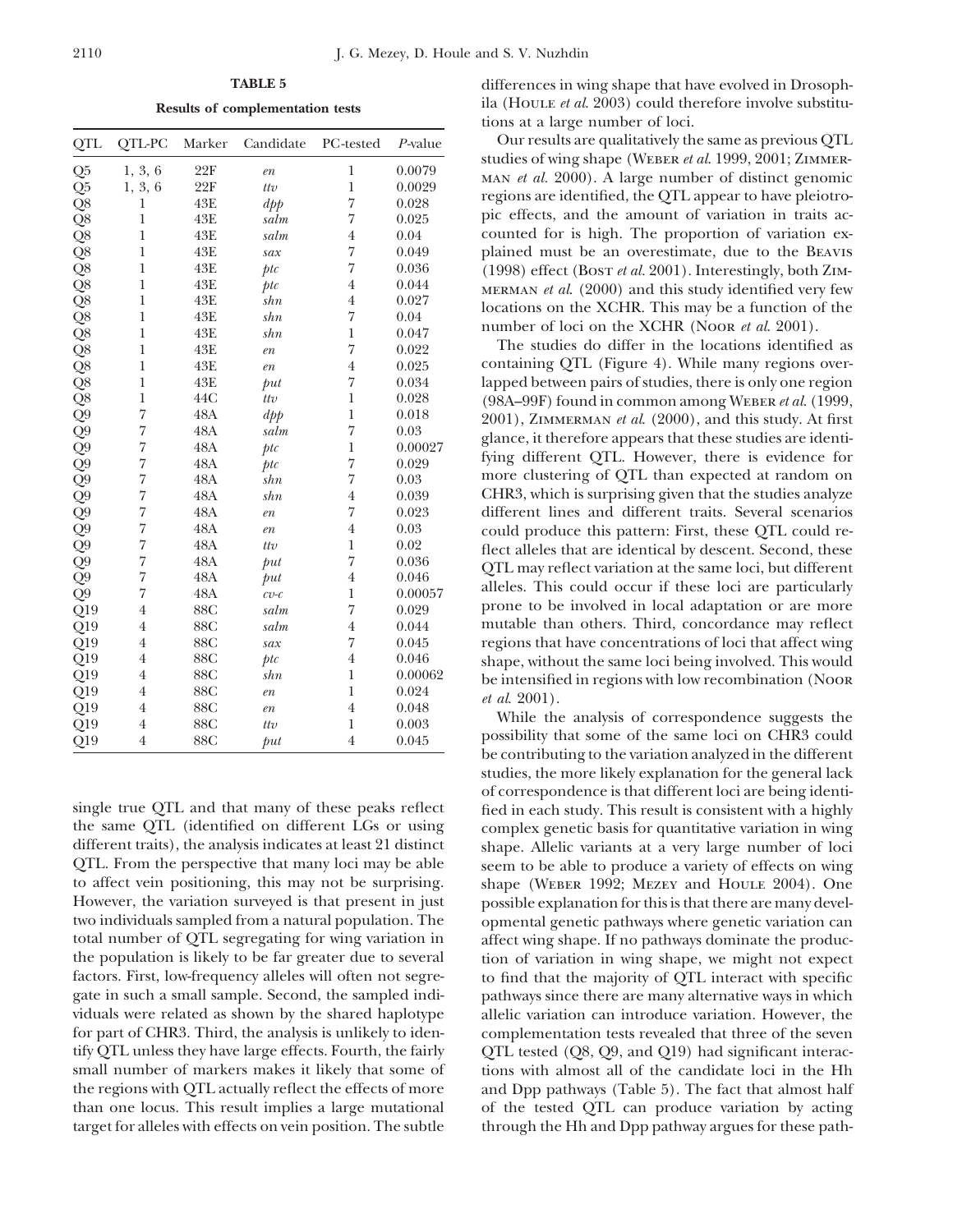associated with any of the significant tests and  $cv-c$  was  $65513-01$ . associated only with one. While the developmental roles of the other candidates have been directly connected to positioning of veins, *rho* and *cv-c* have not. *rho* promotes LITERATURE CITED<br>production of vein material and mutations of *cv-c* cause<br>the partial or complete absence of the crossveins (D147-<br>BEAVIS, W. D., 1998 QTL an the partial or complete absence of the crossveins (DIAZ-<br>BEAVIS, W. D., 1998 QTL analyses: power, precision and accuracy,<br>BENJUMEA and GARCIA-BELLIDO 1990; HELD 2002).<br>These genes are also developmentally downstream from<br>B These genes are also developmentally downstream from BIER, E., 2000 Drawing lines in the *Drosophila* wing: initiation of the other candidates. We have shown that the Dpp and vein development. Curr. Opin. Genet. Dev. 10: 3 the other candidates. We have shown that the Dpp and<br>
Hh pathways are implicated in the quantitative aspects<br>
of vein position; perhaps it is also the case that variation<br>
of vein position; perhaps it is also the case that of vein position; perhaps it is also the case that variation *melanogaster.* Evol. Dev. **2:** 16–24. at loci involved in later stages of wing development or<br>production of vein material will not produce variation<br>in vein position.<br>BRODSKY, A. K., 1994 The Evolution of Insect Flight. Oxford University<br>m vein position.

The complementation tests also demonstrate another<br>aspect wing quantitative genetics: the multivariate ef-<br>fects of epistasis. OTL O8, O9, and O19, which had<br>metanogaster. Genetica 32: 1513-1520. fects of epistasis. QTL Q8, Q9, and Q19, which had *melanogaster.* Genetica **32:** 1513–1520. epistatic interactions with most of the candidate loci,<br>were each defined by effects on a single PC. However,<br>noncomplementation of each of these OTL was de-<br>noncomplementation of each of these OTL was denoncomplementation of each of these QTL was de-<br> $\frac{141-159}{141-159}$ tected on all three PCs (1, 4, and 7), not just on the<br>PC affected by the QTL. One explanation for this result<br>PC affected by the QTL. One explanation for this result<br>netics of *Drosophila* transposable elements. Annu. Rev is that each of these QTL do affect all three PCs and<br>these effects were simply not detected in the OTI analy COMBES, S. A., and T. L. DANIEL, 2003 Flexural stiffness in insect these effects were simply not detected in the QTL analy-<br>sis. However, if this were the case, we might not expect<br>to find the noncomplementation pattern of Q8, where<br>cook, O., B. BIEHS and E. BIER, 2004 brinker and optomot to find the noncomplementation pattern of Q8, where Cook, O., B. BIEHS and E. BIER, 2004 *brinker* and *optomotor-blind*<br>the enistatic effects almost all involve PC4 and PC7 act coordinately to initiate development of the the epistatic effects almost all involve PC4 and PC7,<br>while the QTL was found to affect PC1. Another explane to the state of the L3 was found to affect PC1. Another explane to the Danuary of the L3 was found to affect PC1. nation that seems more likely is that the presence of bending by ine<br>different alleles at the candidate loci can not only. 45:1044-1049. different alleles at the candidate loci can not only<br>change the trait-specific effects of a QTL, but also alter<br>which traits the QTL affects. This means not only the<br>DIAZ-BENJUMEA, F. J., and A. GARCIA-BELLIDO, 1990 Geneti which traits the QTL affects. This means not only the DIAZ-BENJUMEA, F. J., and A. GARCIA-BELLIDO, 1990 Genetic analysis magnitude but also the type of effect on the wing pro-<br>of the wing vein pattern of Drosophila. Roux's magnitude but also the type of effect on the wing pro-<br>  $\frac{1}{198}$ : 336–354. duced by a QTL can be substantially altered by the ENNOS, A. R., 1988 The importance of torsion in the design of insect effects of other loci.

is that the quantitative aspects of wing vein placement<br>are complex. Both a large number of potential OTL and the complexe of trait gene for Drosophila olfactory behavior. Genetics **162:** 1321– are complex. Both a large number of potential QTL 1328.<br>and the possibility of epistatic effects cause substantial FowLER, K., and M. C. WHITLOCK, 2002 Environmental stress, inand the possibility of epistatic effects cause substantial Fowler, K., and M. C. WHITLOCK, 2002 Environmental stress, in-<br>receding, and the nature of phenotypic and genetic variance in breeding, and the nature of phenotypic and genetic variance in a diversity in the effects of QTL, it appears that many *Drosophila melanogaster*. Proc. R. Soc. Lond. Ser. B 269: 677.<br>
Fujise, M., S. TAKEO, K. KAMIMURA, T. diversity in the effects of QTL, it appears that many Fujise, M., S. TAKEO, K. KAMIMURA, T. MATSUO, T. AIGAKI *et al.*, OTL may be acting through the Hh and Dpp signaling 2003 Dally regulates Dpp morphogen gradient formati QTL may be acting through the Hh and Dpp signaling 2003 Dally regulates Dpp morphogen gradient nothing to produce variation in wing voin position pathways to produce variation in wing vein position.<br>This implies that even when quantitative variation has<br>an extremely complex genetic basis it may be possible<br> $\frac{277-304}{277-304}$ . an extremely complex genetic basis, it may be possible  $^{277-304}$ .<br>
CILCHRIST, A. S., and L. PARTRIDGE, 2001 The contrasting genetic to understand the genetics of this variation by analyzing<br>a few important pathways. An approach that combines<br>quantitative genetic analysis and analysis of expression<br>HAERRY, T. E., O. KHALSA, M. B. O'CONNOR and K. A. WHAR quantitative genetic analysis and analysis of expression HAERRY, T. E., O. KHALSA, M. B. O'CONNOR and K. A. WHARTON,<br>  $\frac{1998}{2}$  Synergistic signaling by two BMP ligands through SAX and of genes important in the developmental position of<br>
TKV receptors controls wing growth and patterning in *Drosophila*.<br>
Development **125:** 3977–3987. genetics and evolution of vein position and wing shape. HALDANE, J. B. S., and C. H. WADDINGTON, 1931 Inbreeding and

We thank the following people for their contribution to this re-<br>search and comments on the manuscript: L. Harshman, F. James, L. Pattern Formation. Cambridge University Press, Cambridge, UK/ Moyle, I. Dworkin, and an anonymous reviewer. We also thank K. van London/New York.

ways playing an important role in the production of der Linde, J. Birdsley J. Moss, J. Polland, A. Allen, A. J. Steel, and A. approximately registing the production of Brock for assisting with wing measurement. This resear quantitative variation in wing vein position.<br>It is notable that the candidate locus *rho* was not<br>It is notable that the candidate locus *rho* was not<br>National Institutes of Health grants 1R01GM61773-01 and R24GM-

- 
- 
- 
- 
- BRODSKY, A. K., 1994 *The Evolution of Insect Flight*. Oxford University<br>Press, New York.
- 
- 
- 
- 
- 
- 
- 
- 
- wings. J. Exp. Biol. **140:** 137-160.
- The overall picture that has emerged from this study<br>that the successive speaks of virta with placement and T. F. C. MACKAY, 2002 Vanaso is a candidate quantitative
	-
	-
	-
	-
	-
	- linkage. Genetics **16:** 357–374.
	- Pattern Formation. Cambridge University Press, Cambridge, UK/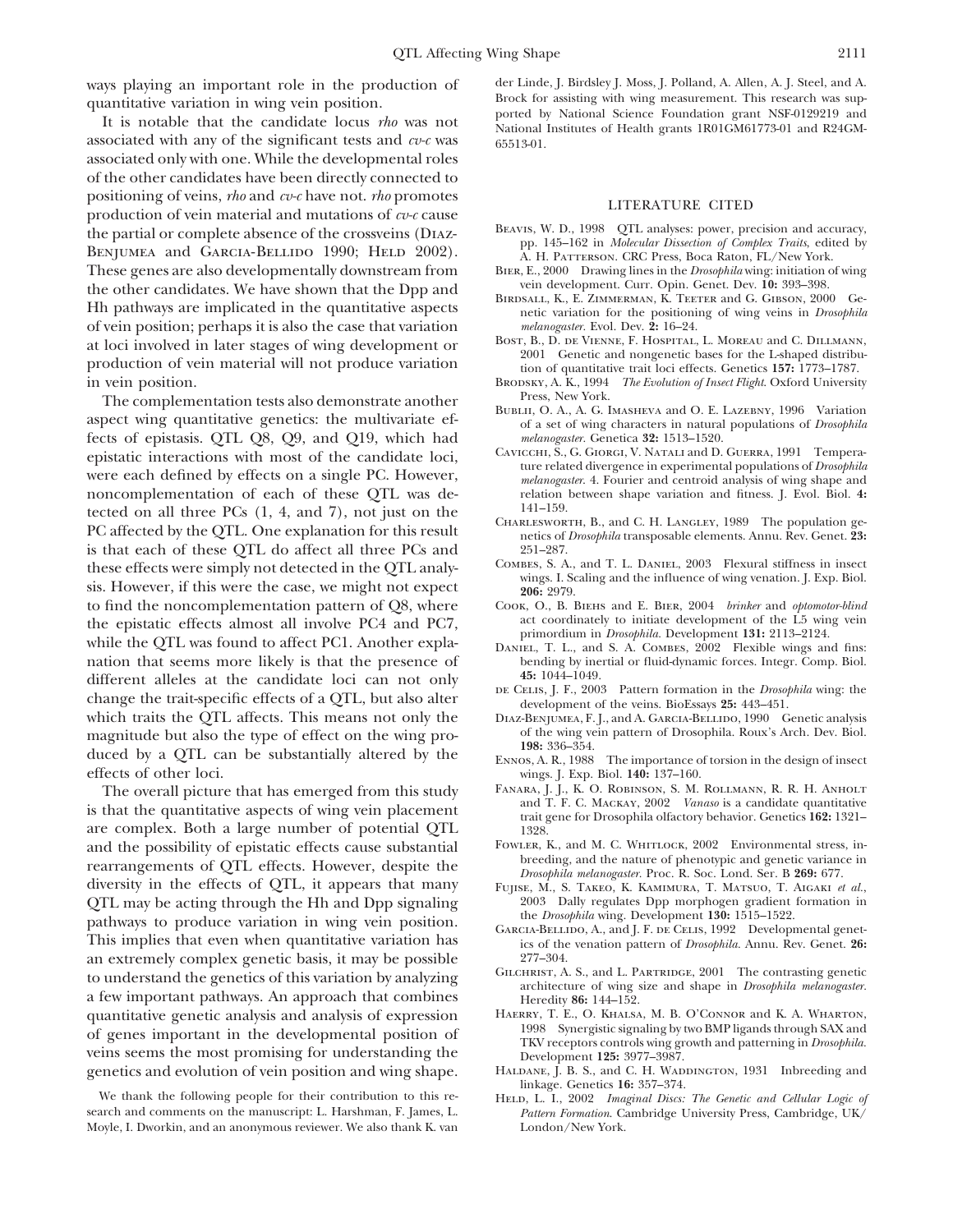- measurement of *Drosophila* wings. BMC Evol. Biol. **3:** 25. Institute, Cary, NC.
- 1995 Geographic differentiation in wing shape in Drosophila *melanogaster.* Genetica **96:** 303–306. **121:** 785–801.
- 2003 Quantitative trait loci responsible for variation in sexually gene links the  $A/P$  compartment boundary to a linear dimorphic traits in *Drosophila melanogaster*. Genetics **163:** 771–787. structure in the *Drosophila*
- 1996 Genetic interactions between naturally occurring alleles at required for *dpp*-depend quantitative trait loci and mutant alleles at candidate loci affecting Dev. Biol. 227: 388–402. quantitative trait loci and mutant alleles at candidate loci affecting Dev. Biol. 227: 388–402.<br>
bristle number in *Drosobhila melanogaster.* Genetics 144: 1497– WANG, S., C. BASTEN and Z-B. ZENG, 2003 Window OTL Cartograp bristle number in *Drosophila melanogaster*. Genetics 144: 1497-
- LONG, A. D., R. F. LYMAN, C. H. LANGLEY and T. F. C. MACKAY, gen.ncsu.edu/qtlcart/WQTLCart.htm).<br>1998 Two sites in the *Delta gene* region contribute to naturally WEBER, K. E., 1990 Selection on wing allometry in *Drosophi* 1998 Two sites in the *Delta* gene region contribute to naturally WEBER, K. E., 1990 Selection on v<br> *occurring variation in bristle number in <i>Drosophila melanogaster*. *gaster*. Genetics **126:** 975–989. occurring variation in bristle number in *Drosophila melanogaster*. Genetics 149: 999-1017.
- LONG, A. D., R. F. LYMAN, A. H. MORGAN, C. H. LANGLEY and T. F. C. <sup>of form?</sup> Genetics 130: 345–353.<br>MACKAY 2000 Both naturally occurring insertions of transpos-<br>WEBER, K., S. EISMAN, L. MOREY, A. PATTY, J. SPARKS et al., able elements and intermediate frequency polymorphisms at the An analysis of polygenes affecting wing shape on c<br>
achaete-scute complex are associated with variation in bristle num-<br>
<sup>3</sup> in *Drosophila melanogaster*. Genet 3 in *Drosophila melanogaster.* Genetics **153:** 773–786. *achaete-scute* complex are associated with variation in bristle num-
- LUNDE, K., J. L. TRIMBLE, A. GUICHARD, K. A. GUSS, U. NAUBER An analysis of polygenes affecting wing shape on chromosome of the knight shape of al. 2 in Drosophila melanogaster. Genetics 159: 1045–1057. et al., 2003 Activation of the *knirps* locus links patterning to
- LYMAN, R. F., and T. F. C. MACKAY, 1998 Candidate quantitative *ter*. Genetics 152: 345–353.<br>
trait loci and naturally occurring phenotypic variation for bristle<br>
number in *Drosophila melanogaster*: the *Delta-Hairless* g
- 
- 
- candidate quantitative trait loci. Genetics **144:** 671–688. Communicating editor: L. Harshman
- MANLY, K. F., D. NETTLETON and J. T. GENE HWANG, 2004 Genomics, prior probability and statistical tests of multiple hypotheses. Ge-
- nome Res. **14:** 997–1001. <br>Mezey, J. G., and D. Houle, 2005 Absolute constraints on wing APPENDIX
- 
- gaster genome. Genetics 159: 581–588.<br>Nuzhdin, S. V., E. G. Pasyukova, C. L. Dilda, Z-B. Zeng and T. F. C.
- 
- 
- 
- PATERSON, A. H., 2002 What has QTL mapping taught us about plant domestication? New Phytol. 154: 591-608.
- 
- 
- 
- 
- 40–59. 364). Note that there are none of any of the other types.
- Houle, D., J. G. Mezey, P. Galpern and A. Carter, 2003 Automated SAS Institute, 2002 *The SAS System for Windows*, Release 8.01. SAS
	- STURTEVANT, M. Á., and E. BIER, 1995 Analysis of the genetic hierar-<br>chy guiding wing vein development in Drosophila. Development
	- STURTEVANT, M. A., B. BIEHS, E. MARIN and E. BIER, 1997 The *spalt* gene links the A/P compartment boundary to a linear adult
- dimorphic traits in *Drosophila melanogaster.* Genetics **163:** 771–787. structure in the *Drosophila* wing. Development **124:** 21–32. Long, A. D., S. L. Mullaney, T. F. C. Mackay and C. H. Langley, Torres-Vazquez, J., R. Warrior and K. Arora, 2000 *schnurri* is 1996 Genetic interactions between naturally occurring alleles at required for *dpp*-dependent
	- 1510. V2.0. North Carolina State University, Raleigh, NC (http://stat<br>
	6. A. D., R. F. LYMAN, C. H. LANGLEY and T. F. C. MACKAY, gen.ncsu.edu/qtlcart/WQTLCart.htm).
		-
		- WEBER, K. E., 1992 How small are the smallest selectable domains of form? Genetics **130:** 345–353.
	- Mackay, 2000 Both naturally occurring insertions of transpos- Weber, K., S. Eisman, L. Morey, A. Patty, J. Sparks *et al.*, 1999
	- ber in *Drosophila melanogaster*. Genetics 154: 1255–1269. WEBER, K., R. EISMAN, S. HIGGINS, L. MOREY, A. PATTY *et al.*, 2001 **154:** 11. TRIMBLE A. GUICHARD K. A. GUISS II NATIRER. An analysis of polygenes affecting wing
- morphogenesis of the second wing vein in *Drosophila*. Develop-<br>ment 130: 235–248. The changes in genetic and<br>ment 130: 235–248. ment 130: 235–248.<br>
ment 130: 235–248.<br>
LYMAN, R. F., and T. F. C. MACKAY, 1998 Candidate quantitative *ter*. Genetics 152: 345–353.
	-
	-
	-

shape of *Drosophila melanogaster*. Evolution (in press).<br>MOEHRING, A. J., and T. F. C. MACKAY, 2004 The quantitative genetic<br>basis of male mating behavior in *Drosophila melanogaster*. Genetics tween markers for RILs prod basis of male mating behavior in *Drosophila melanogaster*. Genetics tween markers for RILs produced by brother-sister mat-<br>167: 1249–1263. **Example matrices** the state of the sister matrices in the from an original matrin **167:** 1249–1263. ing from an original mating of inbred parents, *i.e*., two R, M. A. F., A. L. CUNNINGHAM and J. C. LARKIN, 2001 Conse-<br>quences of recombination rate variation on quantitative trait lo-<br>cus mapping studies: simulations based on the *Drosophila melano*-<br>and WADDINGTON (1931) for aut  $= 1/(4/R - 6)$ , and for X-linked markers,  $r = 3/(8/R)$ HDIN, S. V., E. G. PASYUKOVA, C. L. DILDA, Z-B. ZENG and T. F. C.  $R-12$ ), where *r* is the recombination rate (LYNCH and MACKAY, 1997 Sex-specific quantitative trait loci affecting lon-<br>MacKAY, 1997 Sex-specific quantita MACKAY, 1997 Sex-specific quantitative trait foci affecting fon-<br>gevity in *Drosophila melanogaster*. Proc. Natl. Acad. Sci. USA **94:**<br>precombination occurred between adjacent markers. In 9734–9739.<br>PALSSON, A., and G. GIBSON, 2000 Quantitative developmental getable referent treatment estimators of recombination rate SSON, A., and G. GIBSON, 2000 Quantitative developmental ge-<br>netic analysis reveals that the ancestral dipteran wing vein prepat-<br>tern is conserved in *Drosophila melanogaster*. Dev. Genes Evol. 210:<br>for a case where there 617–622.<br>
617–622. the proportion 1:3 is needed. This estimator is derived<br>
617–622.<br>
617–622.<br>
618 Following the instructions in HALDANE and WADDING-SSON, A., and G. GIBSON, 2004 Association between nucleotide following the instructions in HALDANE and WADDING-<br>variation in *Egfr* and wing shape in *Drosophila melanogaster*. Genet-<br> $TQV$  (1021 and 270 and 271). In thei variation in *Egrand* wing shape in *Drosophila melanogaster*. Genet-<br>ics 167: 1187–1198.<br>**ERSON A H** 2002 What has OTL manning taught us about is the case where the initial population of zygotes is plant domestication? New Phytol. **154:** 591–608. 1AABB:3aabb. Assume zygote pairing at random for one<br>PHILLIPS, P. C., M. C. WHITLOCK and K. FOWLER, 2001 Inbreeding openeration producing the following mating propor-PHILLIPS, P. C., M. C. WHITLOCK and K. FOWLER, 2001 Inbreeding<br>changes the shape of the genetic covariance matrix in *Drosophila* melanogaster. Genetics 158: 1137–1145.<br>ROBIN, C., R. F. LYMAN, A. D. LONG, C. H. LANGLEY and IN, C., R. F. LYMAN, A. D. LONG, C. H. LANGLEY and T. F. C. AABB and 9 of aabbxaabb. After this one generation,<br>MACKAY, 2002 *hairy*: a quantitative trait locus for Drosophila add this to a population that has zygotes in t MACKAY, 2002 *hairy*: a quantitative trait locus for Drosophila<br>sensory bristle number. Genetics 162: 155-164.<br>ROHLF, F. J., 1998 *the Regression*. V.1.17. State University of the 3AABB:1aabb and has produced the mirror im New York, Stony Brook, NY (http://life.bio.sunysb.edu/morph/). of matings (the population is now symmetrical). Of 32<br>ROHLF, F. J., 1999 Shape statistics: procrustes superimpositions and typical zygote pairings in this mixe ROHLF, F. J., 1999 Shape statistics: procrustes superimpositions and<br>typical zygote pairings in this mixed population, there<br>tangent spaces. J. Classif. 16: 197-223.<br>ROHLF, F. J., and D. SLICE, 1990 Extensions of the proc For the optimal superimposition of landmarks. Syst. Zool. **39:** the types of  $E_n$  (HALDANE and WADDINGTON 1931, p.